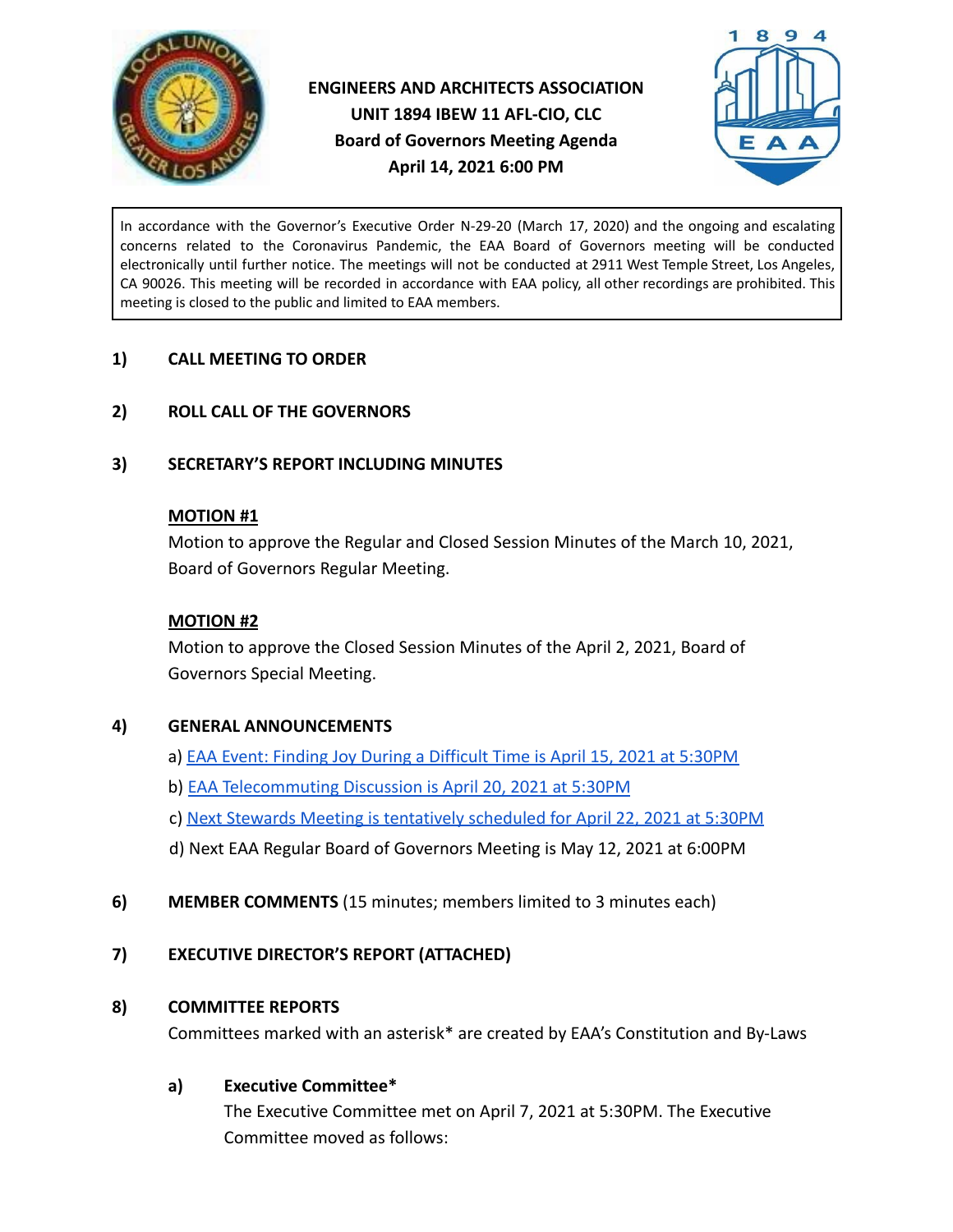



### **MOTION #3**

Motion to adopt the revised Stipends Policy & Remote Meeting Rules (attached). MOVED BY: Executive Committee. No Second Required.

- **b) Finance Committee\* and Treasurer's Report** Meeting held on April 10, 2021 at 830AM at EAA Office. Treasurer's Report (verbal) will be provided.
- **c) Constitution and By-Laws Committee\*** Meeting held on March 19, 2021. No report.
- **d) Election Committee\***

Meetings held on March 23, 2021 and . No Report.

### **e) Political Action Committee (PAC)**

Meetings held on March 24, 2021. Report (verbal) will be provided.

#### **f) Membership Committee**

Meetings held on March 16, 2021, and April 6, 2021. Report (verbal) will be provided.

#### g) **Racial & Gender Equity Committee**

Meeting held on March 16, 2021. No report.

- **h) Bargaining Committee** No report.
- **i) Young Workers Committee** Meeting held on March 18, 2021. No report.
- **j) Outreach & Events Committee** No report.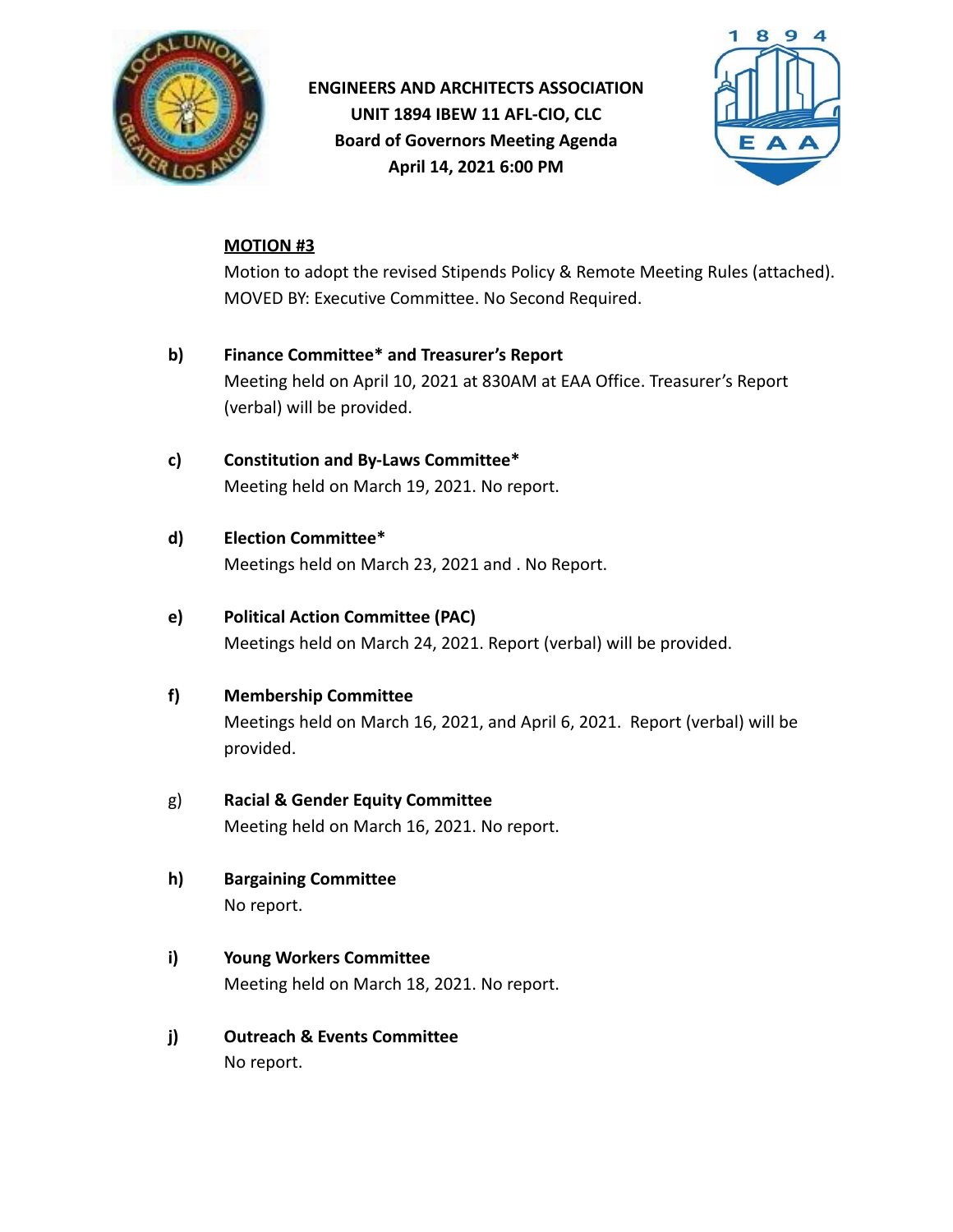



**8) MOTIONS**

#### **MOTION #4**

Motion to explore EAA advocating for a permanent telecommuting policy for city employees

MOTION directing the Executive Director of the Engineers and Architects Association to provide the Board of Governors with a report on: 1) the opportunity to propose a permanent telecommuting policy; and 2) the potential mechanisms to enforce telecommuting language in the event Departmental Management does not comply with requests for telecommuting prior to adoption of permanent telecommuting policy. MOVED BY: Samaan. SECONDED BY: Cornejo.

#### **MOTION #5**

**Resolution of EAA to support the creation of a Los Angeles Public Bank:**

WHEREAS the creation of a publicly controlled, state-chartered bank can provide cities a means to meet their banking needs, services, and deposits that recycling investment back to the community;

WHEREAS a public banking model could finance urgent public services such as the creation and rehabilitation of affordable and workforce housing, public transportation infrastructure, support local businesses, and other needed solutions to address climate and housing crises;

WHEREAS the passage of Assembly Bill (AB) 857 creates a process for local jurisdictions to apply for a Public Bank license similar to the requirements of forming a commercial bank;

WHEREAS nearly 50% of the cost of all infrastructure projects goes towards paying interest and fees to private banks;

WHEREAS a Public Bank can further support the advancement of urgent solutions and public services the members of EAA serve to provide acting in their capacity in their respective City agencies;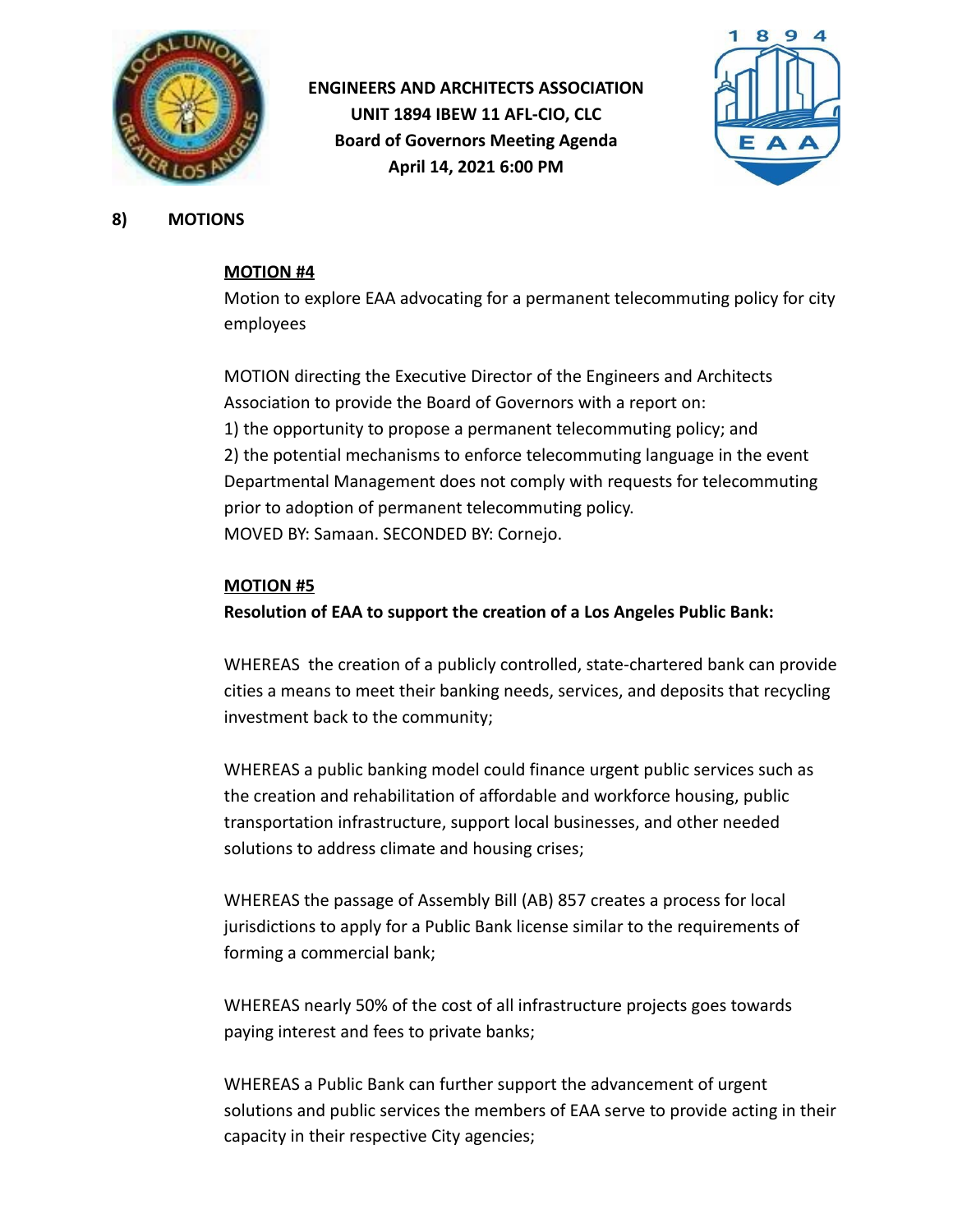



WHEREAS it is in the interest of EAA to support solutions that improve the public welfare or our city's inhabitants; and

WHEREAS the City Council Economic Development and Jobs Committee is expected to hear this item as early as their May 11th meeting;

NOW, THEREFORE, BE IT RESOLVED that upon adoption of this resolution, that EAA prepare a letter of support to the Los Angeles City Council Economic Development and Jobs Committee for the creation of an LA Public Bank in the City of Los Angeles that could finance public services. There is no request for financial contribution for a support campaign and none provided.

MOVED BY: Somers. SECONDED BY: Cornejo.

Attachments:

- 1. City Council Motion [Council File \(CF\) 19-1235](https://clkrep.lacity.org/onlinedocs/2019/19-1235_mot_10-11-2019.pdf)
- 2. [Public Bank Los Angeles Resource Booklet](https://publicbankla.com/images/Public-Bank-LA-Resource-Booklet.pdf)
- 3. [Letter of Support from the Los Angeles County Federal](https://clkrep.lacity.org/onlinedocs/2019/19-1235_pc_3-17-21.pdf) of Labor signed March [25, 2021](https://clkrep.lacity.org/onlinedocs/2019/19-1235_pc_3-17-21.pdf)

4. [Letter of Support from UFCW Local 770 signed March](https://clkrep.lacity.org/onlinedocs/2019/19-1235_pc_03-17-21.pdf) 22, 2021

- **9) NEW BUSINESS**
- **10) OLD BUSINESS**
- **11) GOOD AND WELFARE**
- **12) ADJOURNMENT**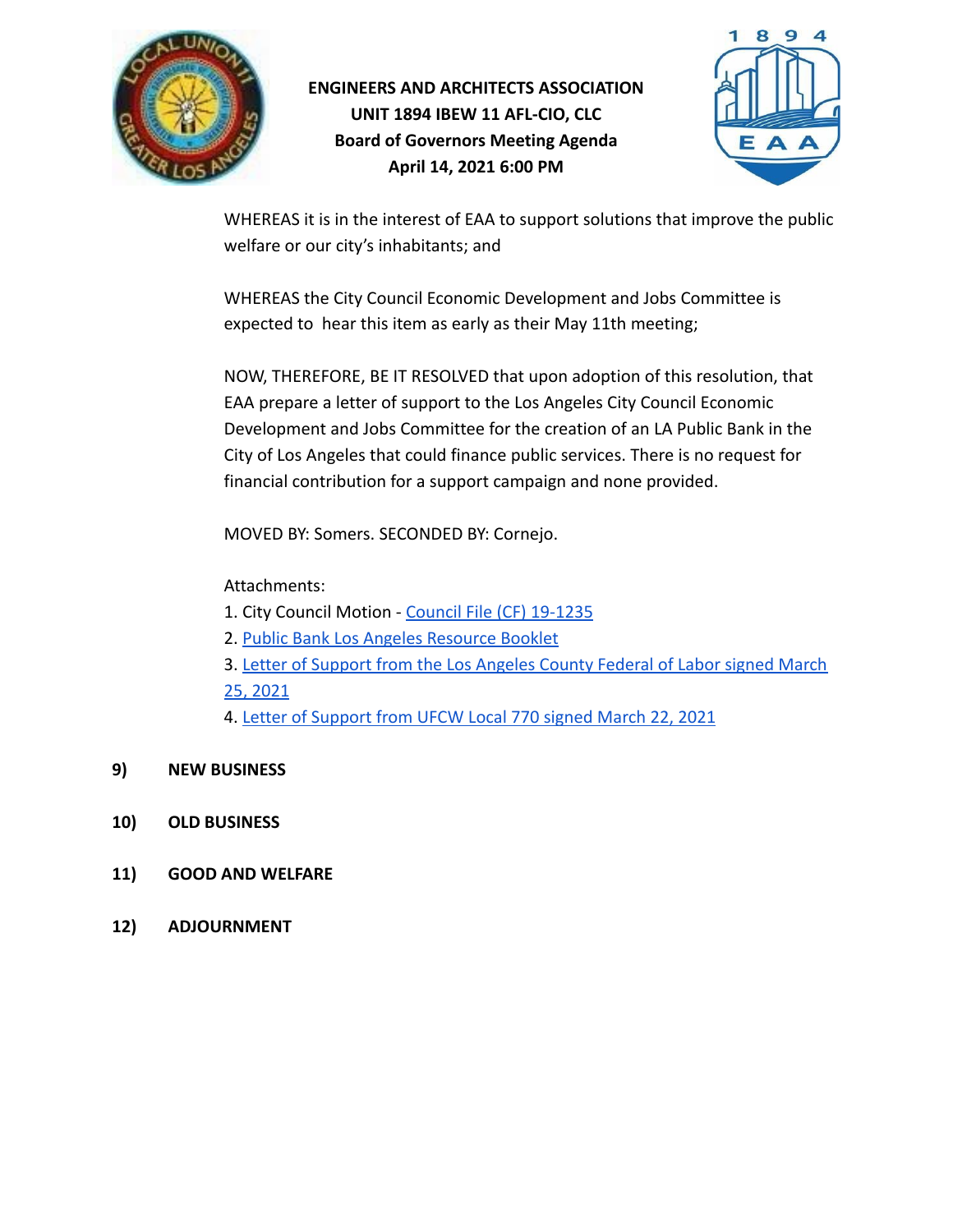

# **ENGINEERS AND ARCHITECTS ASSOCIATION UNIT 1894 IBEW 11 AFL-CIO, CLC Executive Director's Report April 14, 2021**



## **Staffing updates**

- New administrative employee from LiUNA Local 1309 began at EAA. He has over 15 years' experience assisting union members in the pension and benefits departments and has extensive experience with the database that is being finalized. His immediate primary function is to get our new database up and running. We welcome Jorge Torres aboard.
- The Sr. Labor Representative position is vacant and will remain so until further notice.
- Dan Mariscal has agreed to take on a full-time load until a final permanent Labor Representative is found.
- As reported prior, Labor Representatives will soon be assigned by Departments. That change will happen in late May at the latest.
- New Labor Representative, retired LAFD Captain, David Sifuentes, will begin with EAA on 5/17. He brings a strong city/labor resume with him and will be representing members of LAPD, LAFD, Planning, ITA, EMD and other Departments TBD.

## **Policy updates**

- New State Law SB 95 passed in response to COVID. It was effective 3/29/21 and is retroactive to 1/1/21. It will provide 80 hours of supplemental paid sick leave (SPSL) for each full-time employee. The City will produce a memo regarding it's implementation and usage. The time will be displayed on your paystub as well as in DTime. The code is forthcoming and can be used for any of the following reasons:
	- o Employee who is COVID positive or quarantined for exposure
	- $\circ$  Vaccine side effects (employees should still use QI for vaccine administration)
	- $\circ$  Caring for a family member who is COVID positive or is quarantined for exposure
	- $\circ$  To care for a child whose school or care facility is closed due to COVID
- Telecommuting Plan/Policy: As the City begins to think about calling employees back to work, they recognize the inability to return to 100% occupancy. They have acknowledged the need to discuss longer term and/or permanent telecommuting policies with labor. This is our opportunity to have your employer show us that they care about progression in the workforce, that they're willing to compete with private sector to retain you, that they care about the environment and your quality of life. We're excited and ready for this push and we want to ensure we're extra prepared for every discussion with the city. I need to know your concerns, questions, challenges with telecommuting. I want to hear all viewpoints on the matter. We won't force anyone to telecommute who doesn't want to and we want to address all questions members might have on this. A telecommuting forum / discussion is being scheduled for 4/20/21 at 530 pm. The registration link will be contained in my email message going out at the end of this week.
- 40 hours Personal Leave Most departments are adhering to language and not imposing extra restrictions on the use of the 40 hours personal leave. However, some managers in a few specific departments continue to add criteria. The most popular (and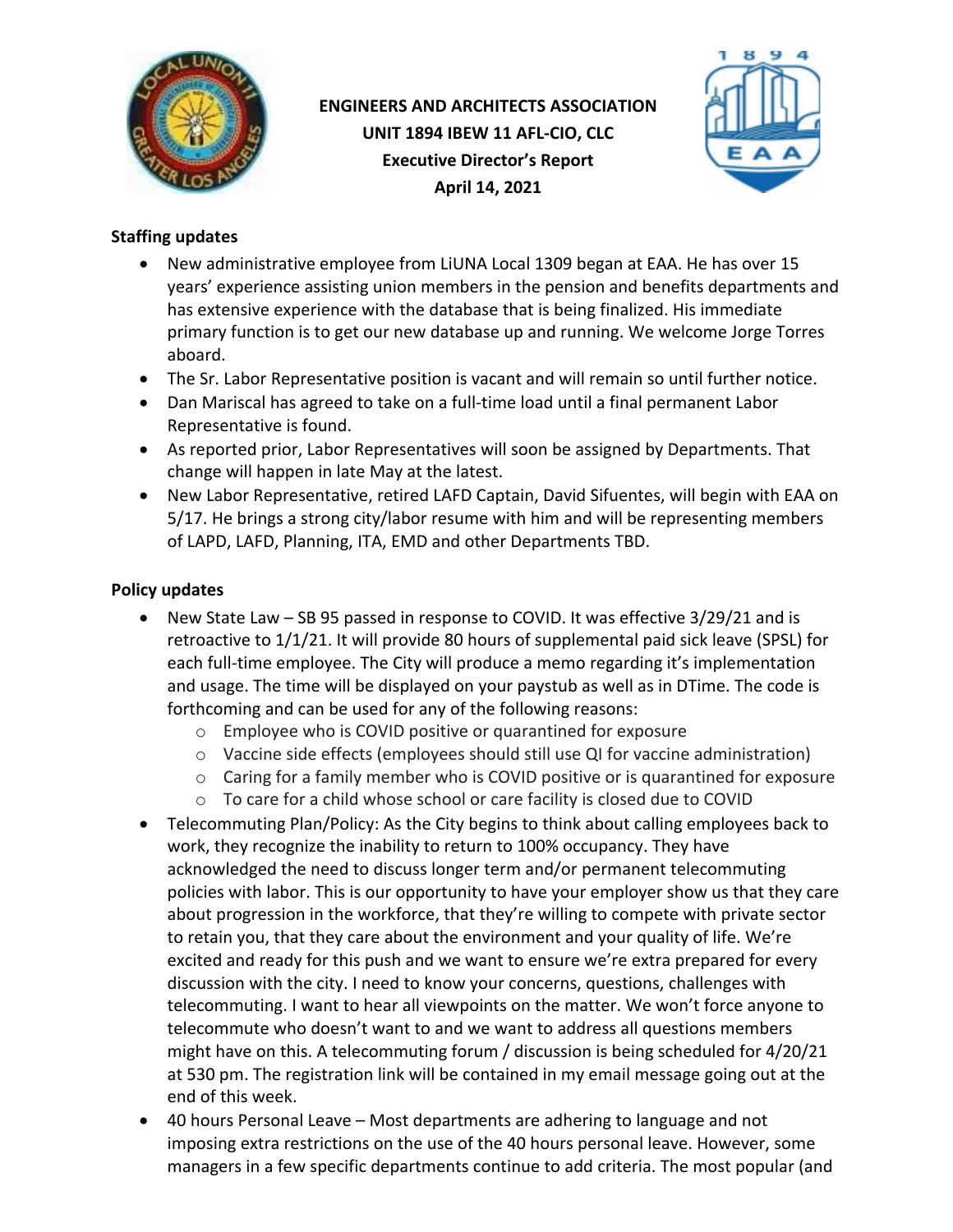

# **ENGINEERS AND ARCHITECTS ASSOCIATION UNIT 1894 IBEW 11 AFL-CIO, CLC Executive Director's Report April 14, 2021**



INCORRECT) additions are: it must be used for emergencies only and it cannot be used for anything pre-planned. Neither of these are true. The time can be used for anything that requires your immediate attention on the day you're going to use it. They should not ask for specifics as it is a personal matter. We are working with these departments to ensure consistency in how the usage is applied.

### **Labor Rep caseload reports**

- 12 active grievances (LAPD, LAWA, SAN, DOT, RAP, LADBS)
- 9 active disciplinary cases (LAPD, LAWA, PW, DOT)
- 6 pending arbitrations 2 denied without appeal and 1 settled. Some arbitrators are having virtual hearings while others are not. We have requested new lists of arbitrators to choose from for 2 hearings that have been on hold by the arbitrator.
- Meet & Confers: LAPD Sr. PSR scheduling matter in final discussions; LAPD assigning EAA work to sworn officers;
- Wins: 4 denials of personal leave time were overturned (LAWA, Finance), 1 grievance successfully resolved (Controller's office); tuition reimbursement grievance resolved via settlement.

## **City Council / City Budget**

- City of Los Angeles is due to receive half of the Federal Stimulus Package money in June (\$677m)
- As reported in my March communication, almost all of this is going to repay money that's been borrowed from the various trust funds and to replenish the city's reserve.
- The city is cautiously projecting the same amount of revenue loss in the coming Fiscal Year 21/22 (\$600m)
- The Mayor's budget will be presented by 4/20/2021, and budget discussion will begin the following week at Budget & Finance Committee.
- City Council recently approved the lifting of the hard hiring freeze (hiring moratorium) and reimplemented the Managed hiring Committee. This will allow for critical vacancies to be filled with proper justification and approval. Requests are initiated by the Department and will be supported by the union for EAA represented classes.

## **Building**

- Last month's ED report informed of a new front door and roll down gate installation and the extra work it had created. This included new electricity to run power to the sliding door and the motor on the gate. The electrical work is now complete.
- Permits were not pulled for the door and roll down gate which has caused a delay in the completion of the work and in passing the electrical inspection. I've filed the appropriate permits and awaiting the inspection.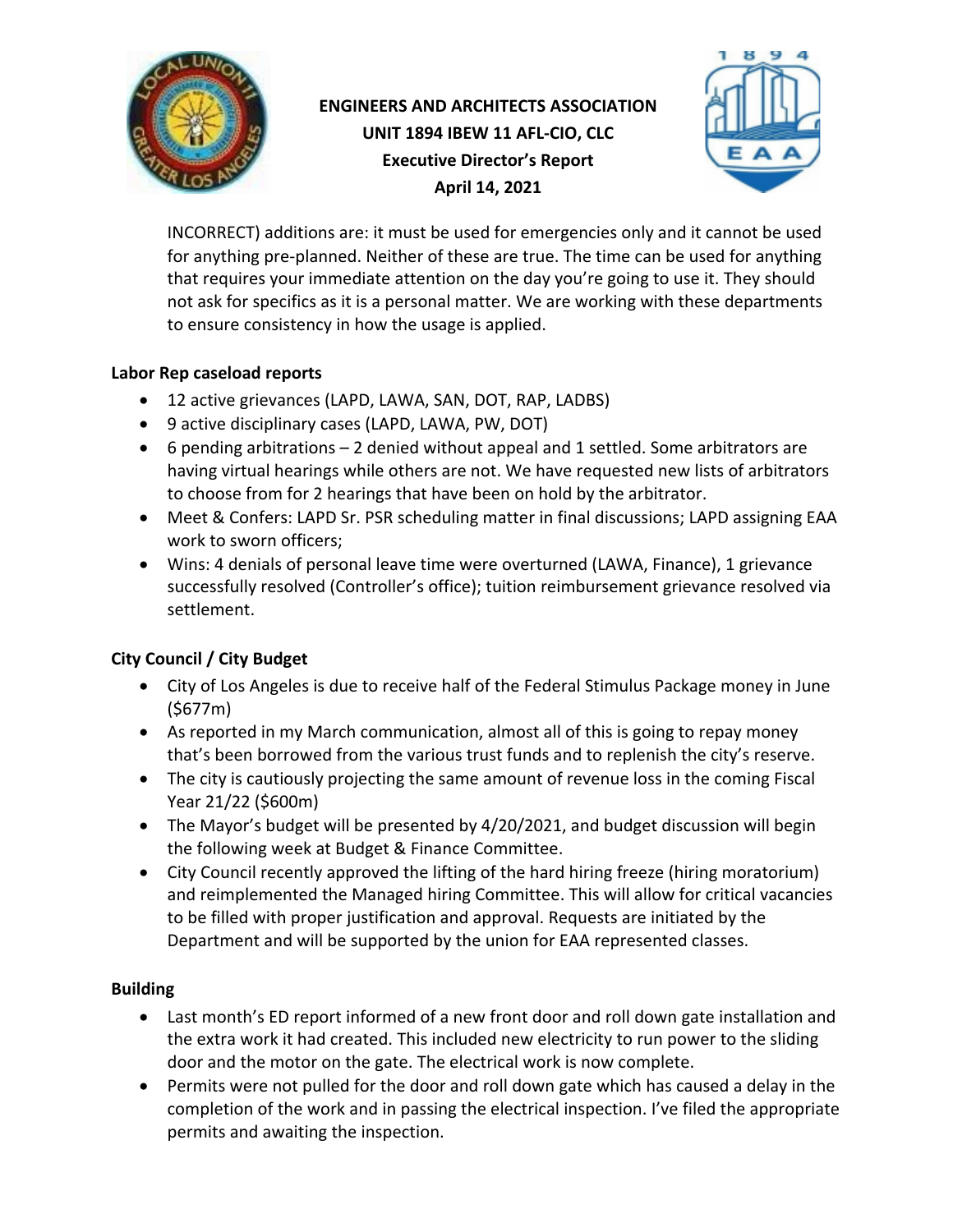

# **ENGINEERS AND ARCHITECTS ASSOCIATION UNIT 1894 IBEW 11 AFL-CIO, CLC Executive Director's Report April 14, 2021**



### **IBEW Local 11**

- Local 11 is currently having their leadership elections. All EAA/IBEW members in good standing will receive election/voting information in the mail (USPS).
- Staff have received the election rules. Please do not ask staff any questions regarding the election. All questions must be directed to electionjudge@ibew11.org.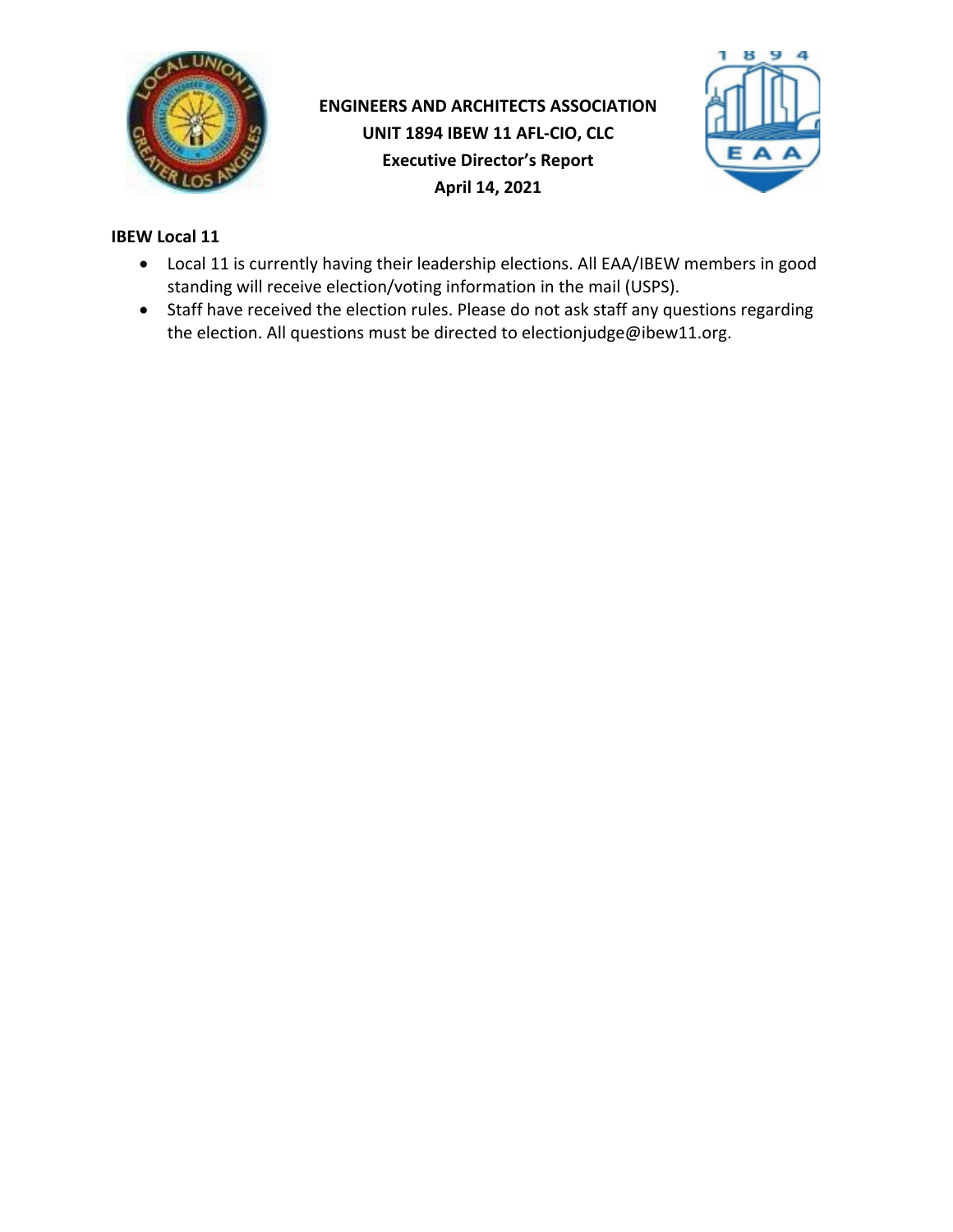

### **STIPEND POLICY**

The following stipends will be payable for BoG, UC, Committee and Stewards meetings:

| <b>MEETING</b>                 | <b>STIPEND PAYABLE</b> |
|--------------------------------|------------------------|
| BoG (Regular)                  | \$70                   |
| BoG (Special)                  | No stipend             |
| <b>BoG Executive Committee</b> | \$70                   |
| Unit Councils                  | \$70                   |
| <b>Board Committees (All)</b>  | \$70                   |
| Stewards                       | <ናበ*                   |

\*Supplemental Steward Bonus Program remains in effect (See Appendix B).

#### **TERMS & CONDITIONS**

1. Each member leader is eligible for a maximum of three (3) stipends per calendar month. The purpose of this restriction is to encourage and solicit more diverse member participation in the committees and to avoid creating a monetary motivation for participation.

#### **EXAMPLE:**

If a Unit Governor attends a BoG Regular Meeting (\$70), an Executive Committee Meeting (\$70), a UC Meeting (\$70), and a Steward meeting (\$50), they will only receive three (3) stipends for attending these four meetings. The member can elect for which three meetings they wish to receive a stipend.

- 2. Each member leader is eligible for a maximum of one (1) stipend per committee per month. The Chairperson of each Committee and UC are responsible for convening their committees as needed and ensuring the meetings are productive. Committees may have more that one meeting per calendar month, but only one (1) stipend will be payable regardless of the number of meetings.
- 3. Stipends for additional meetings to attend to specific tasks and projects must be preapproved by the Board by a simple majority vote. Additional BoG-only meetings are not eligible for additional stipends e.g. Special BoG meetings.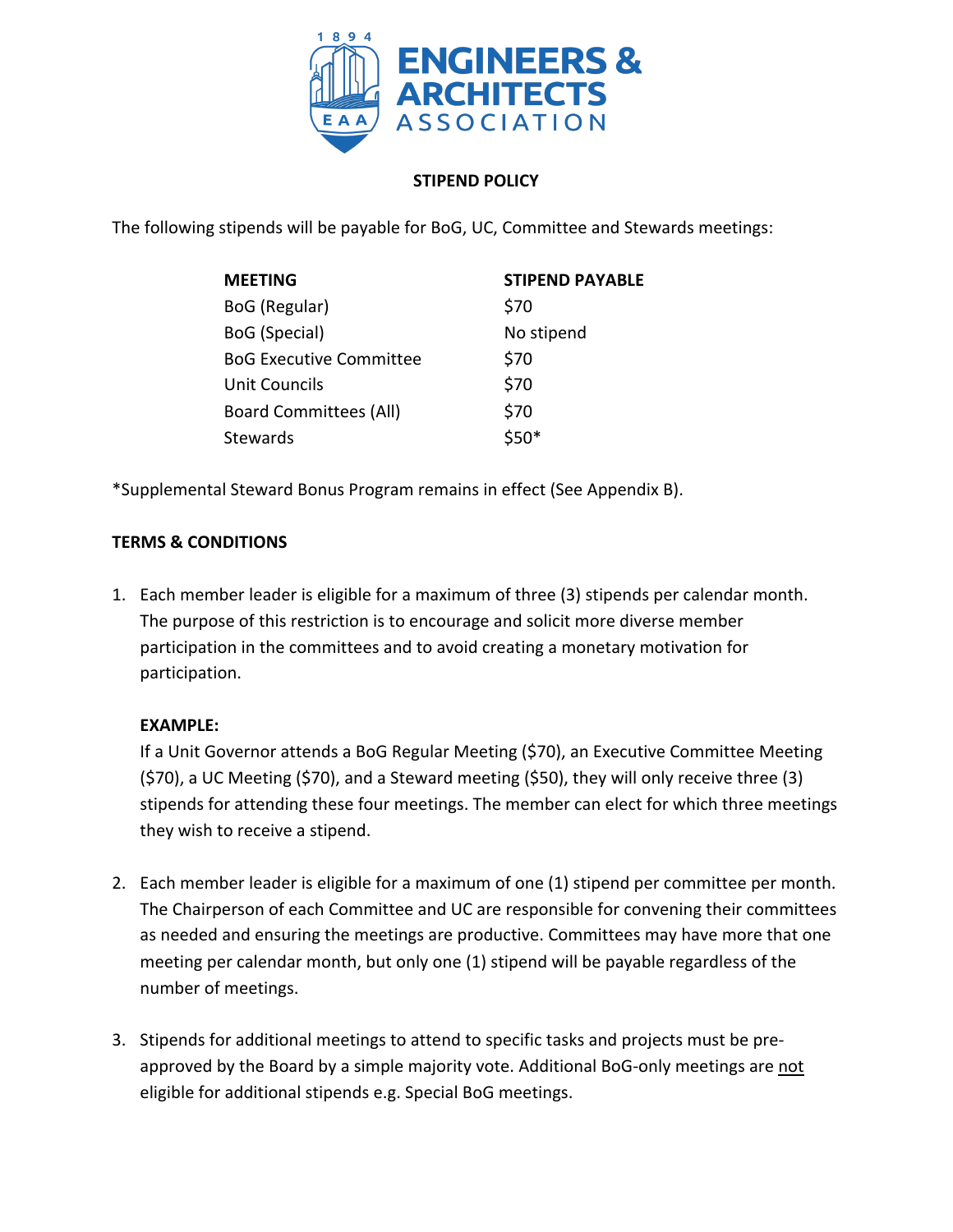

- 4. Refreshments/dinner will not be provided for remotely-hosted meetings. Currently, only the Finance Committee is **required** to meet in person at EAA Headquarters (2911 W. Temple Street, Los Angeles, 90026) given the nature of their work, and is therefore the only committee for which refreshments shall be provided, if requested.
- 5. The Stewards Program will be overseen by the Membership Committee but these are two separate bodies and appointed members of both may receive a stipend for each in the same calendar month, provided they haven't exceeded the three (3) stipend per month allowance.
- 6. Stipends are not payable for BoG Special Meetings. Governors are expected to make themselves available for Special Meetings in order to attend to the business of the Union as part of the fiduciary obligations.
- 7. The Chairperson (or designee) is responsible for circulating the Meeting Stipend Form (Appendix A) or Stewards Meeting Stipend Form (Appendix B) for signatures (digital or wet) from the BoG, UC members, Committee members or Stewards (Membership Committee Chairperson(s) or designee).
- 8. Completed Meeting Stipend Form must be submitted to EAA by email (**eaaadmin@eaaunion.org**) by the end of the calendar month in which the meeting occurred. If the completed form is not received by this time, processing will be delayed until the following month's processing period. Stipends will only be processed once per month.
- 9. Requesting stipends for meetings that are not eligible for stipends is not allowed. Audits will be conducted to ensure that stipends are only requested for eligible meetings and do not exceed the three (3) stipend per month maximum.
- 10. In compliance with the Internal Revenue Service (IRS) requirements, a 1099-NEC Form will be issued to each member who receives more than \$600 in stipends in a calendar year. 1099-NEC Forms will be sent to members by January 31 each calendar year, per the IRS guidelines.
- 11. Stewards are eligible for the Stewards Bonus Program created in 2017. See Appendix C.
- 12. Remotely-hosted meetings are subject to the Remote Meeting Rules. See Appendix D.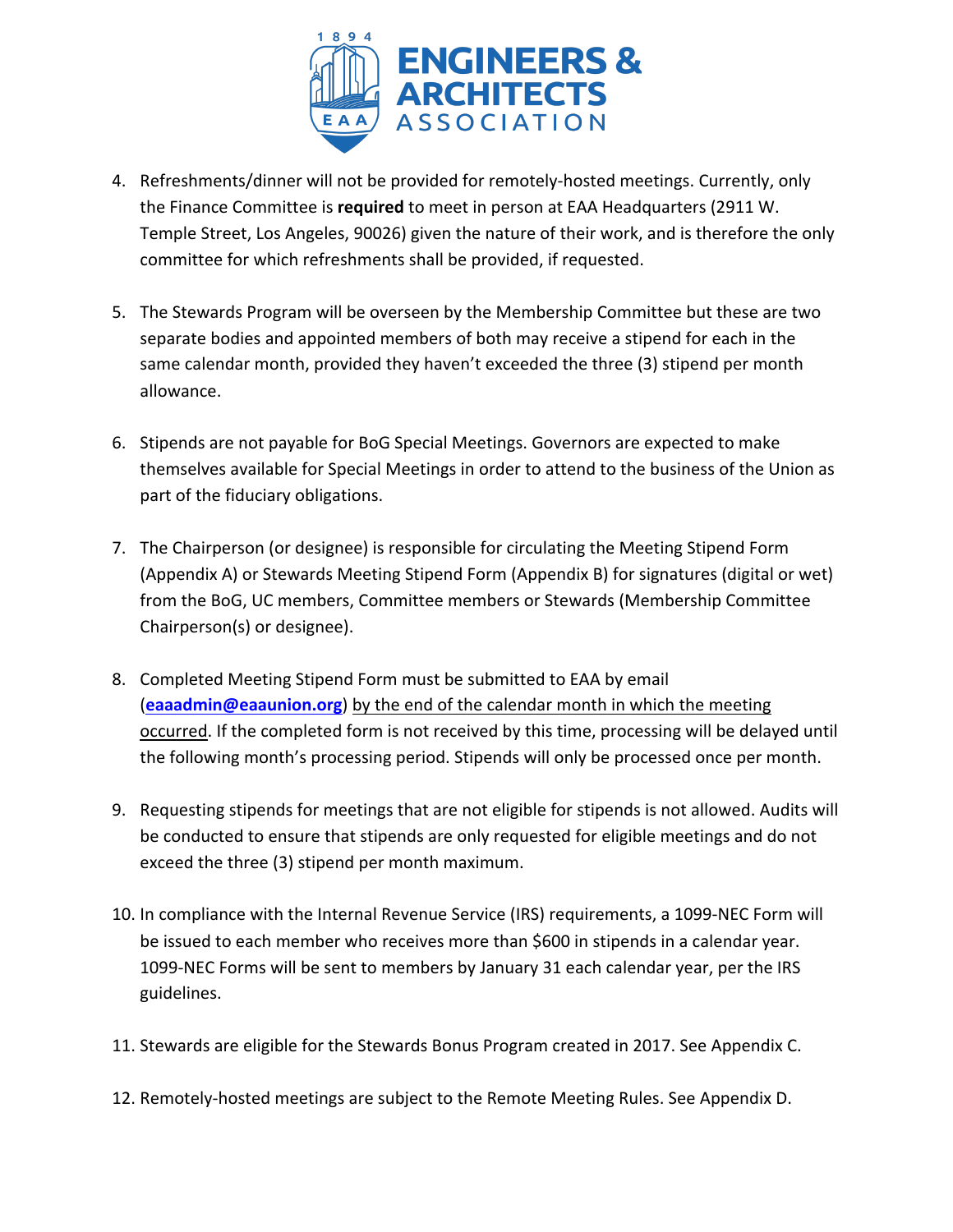

## **APPENDIX A MEETING STIPEND FORM**

 $2020 - 2021$ 

| <b>BOARD OR COMMITTEE:</b> |  |  |
|----------------------------|--|--|
|                            |  |  |

Signature acknowledges request of \$70.00 for the above meeting:

**PRINT NAME** 

**SIGNATURE** 

| 2. |                    | $\begin{tabular}{lcccccc} \multicolumn{2}{c }{\textbf{1} & \textbf{2} & \textbf{3} & \textbf{4} & \textbf{5} & \textbf{5} & \textbf{6} & \textbf{7} & \textbf{8} & \textbf{9} & \textbf{10} & \textbf{10} & \textbf{10} & \textbf{10} & \textbf{10} & \textbf{10} & \textbf{10} & \textbf{10} & \textbf{10} & \textbf{10} & \textbf{10} & \textbf{10} & \textbf{10} & \textbf{10} & \textbf{10} & \textbf{10} & \text$ |
|----|--------------------|------------------------------------------------------------------------------------------------------------------------------------------------------------------------------------------------------------------------------------------------------------------------------------------------------------------------------------------------------------------------------------------------------------------------|
| 3. |                    |                                                                                                                                                                                                                                                                                                                                                                                                                        |
| 4. |                    |                                                                                                                                                                                                                                                                                                                                                                                                                        |
| 5. |                    |                                                                                                                                                                                                                                                                                                                                                                                                                        |
| 6. |                    |                                                                                                                                                                                                                                                                                                                                                                                                                        |
|    | 7. $\qquad \qquad$ |                                                                                                                                                                                                                                                                                                                                                                                                                        |
|    |                    |                                                                                                                                                                                                                                                                                                                                                                                                                        |
| 9. |                    |                                                                                                                                                                                                                                                                                                                                                                                                                        |
|    |                    |                                                                                                                                                                                                                                                                                                                                                                                                                        |

Charge to Account #5051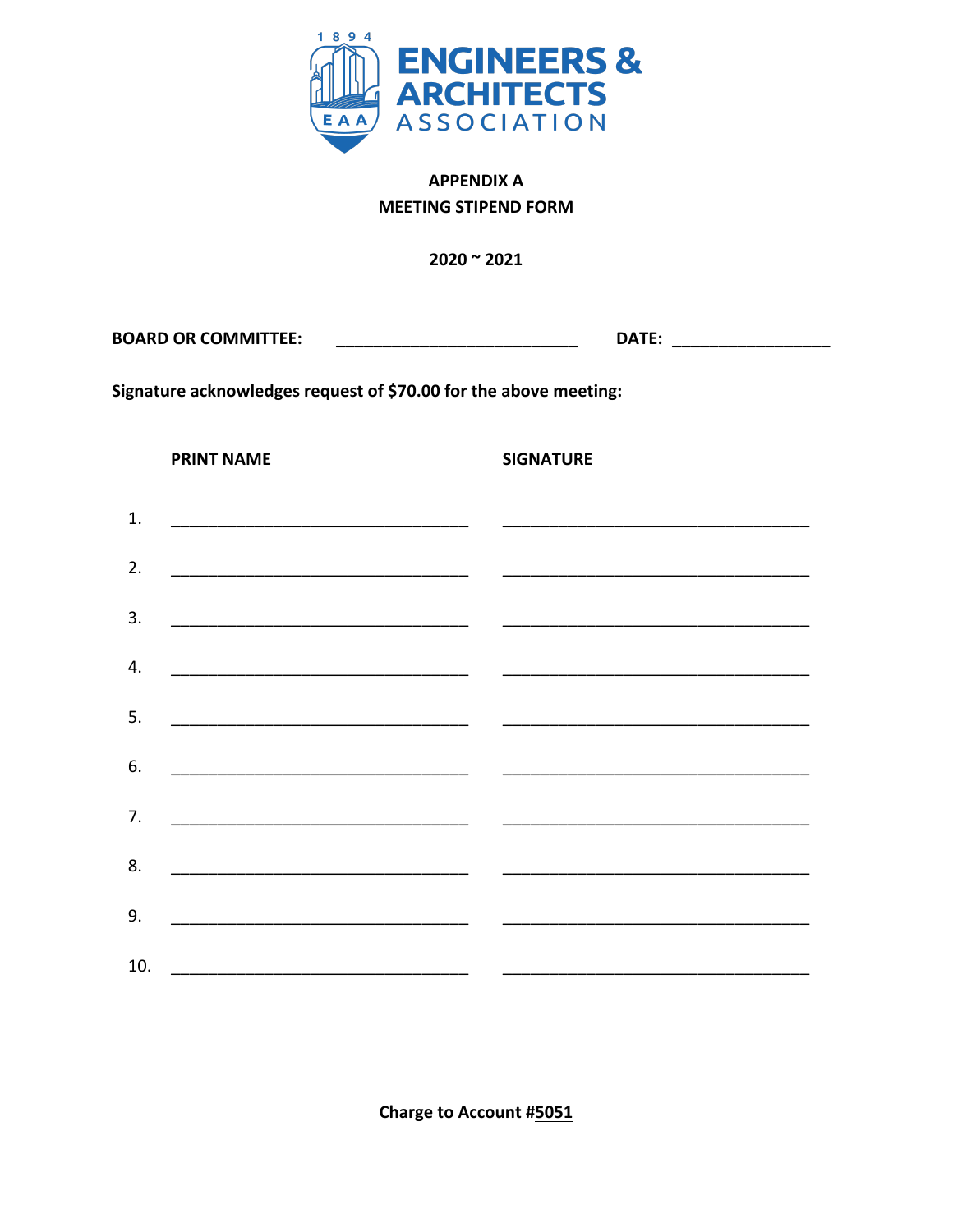

## **APPENDIX B STEWARDS MEETING STIPEND FORM**

 $2020 - 2021$ 

DATE: \_\_\_\_\_\_\_\_\_\_\_\_\_\_

Signature acknowledges request of \$50.00 for the Stewards Meeting on the above date:

**PRINT NAME** 

**SIGNATURE** 

| 1.  |                                                       | <u> 1989 - Johann Barbara, martin da basar da basar da basar da basar da basar da basar da basar da basar</u>         |
|-----|-------------------------------------------------------|-----------------------------------------------------------------------------------------------------------------------|
| 2.  |                                                       | <u> 1980 - Jan Barbara Barbara, manazarta da kasas da shekara 1980 - Andrea Santa Barbara a Santa Barbara a Santa</u> |
| 3.  |                                                       |                                                                                                                       |
| 4.  |                                                       |                                                                                                                       |
| 5.  |                                                       |                                                                                                                       |
| 6.  |                                                       |                                                                                                                       |
| 7.  |                                                       |                                                                                                                       |
| 8.  | <u> 1980 - Jan Barnett, fransk kongresu (d. 1980)</u> | <u> 1989 - Johann Harry Harry Harry Harry Harry Harry Harry Harry Harry Harry Harry Harry Harry Harry Harry Harry</u> |
| 9.  |                                                       |                                                                                                                       |
| 11. |                                                       |                                                                                                                       |
|     |                                                       |                                                                                                                       |
| 12. |                                                       | <u> 1980 - Jan Barat, amerikan personal per</u>                                                                       |
| 13. |                                                       |                                                                                                                       |
| 14. |                                                       |                                                                                                                       |
|     |                                                       |                                                                                                                       |

Charge to Account #5051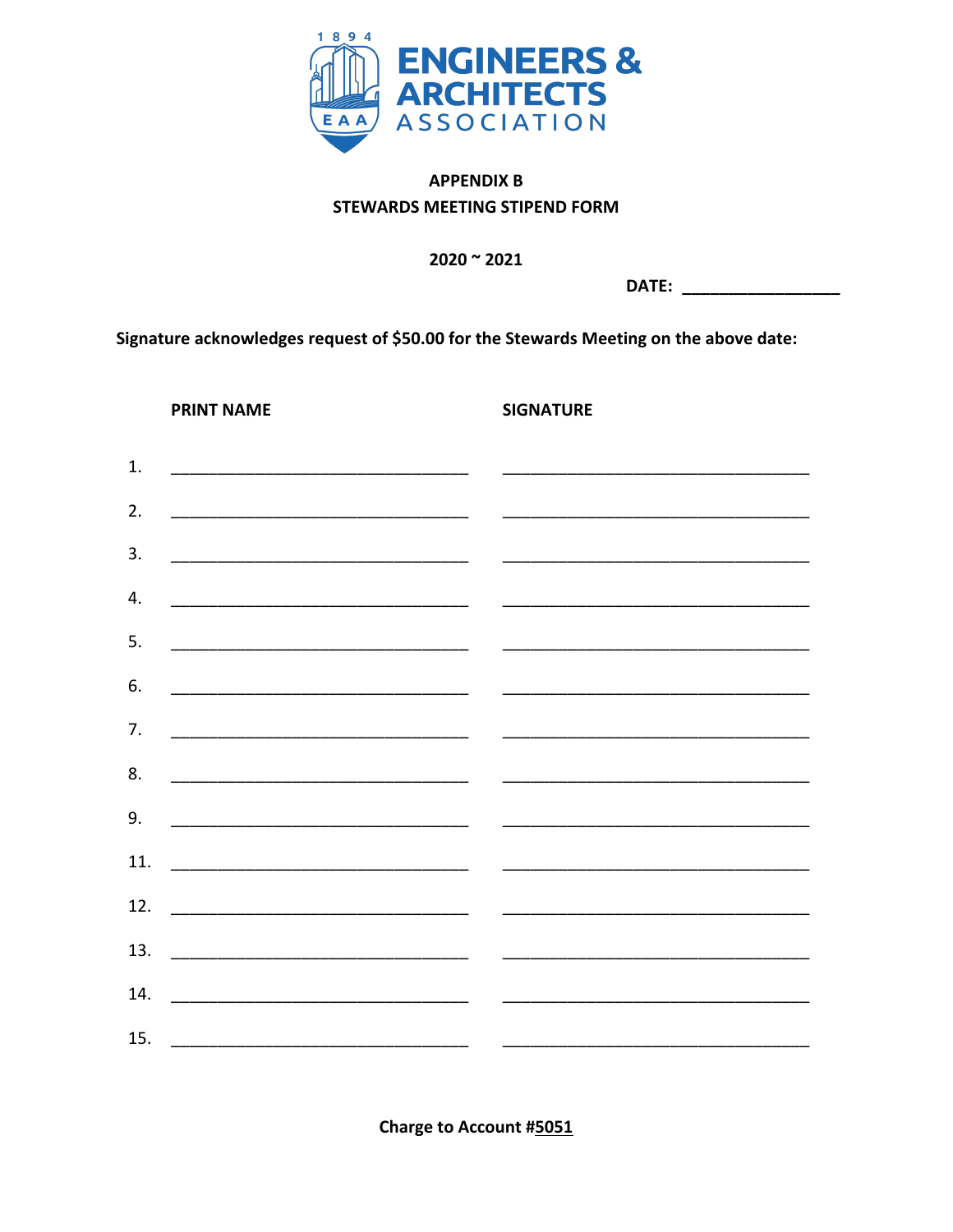

## **APPENDIX C STEWARD BONUS PROGRAM**

In addition to the monthly paid stipend indicated in the Stewards Policy, a Steward may be paid a maximum yearly bonus of \$250.00. The bonus is to be paid in one lump sum at the end of the calendar year if the Steward attends at least nine (9) monthly Stewards Meetings or Stewards Trainings designated in lieu of a monthly Stewards meeting **and** participates in any combination of four (4) additional Union activities in a calendar year.

A Steward must attend a minimum of nine (9) Stewards meetings, or Stewards Trainings designated in lieu of a Stewards Meeting, to be eligible for the bonus. This allows for a Steward to miss three (3) regularly scheduled Stewards Meetings, or Stewards Trainings designated in lieu of a monthly Stewards meetings, per year.

The following events shall qualify as additional union activity that are eligible to count for Stewards to receive a bonus beyond attending the Stewards meetings and trainings:

- **EAA organized Community Outreach Event**
- EAA organized Political Action Committee (PAC) Event e.g. Precinct walking, telephone banks, BoG approved attendance at political functions on behalf of the BoG etc.
- Attendance and active participation at Stewards Trainings and Conferences that are not designated as in lieu of monthly Stewards meeting

**Note: Abbreviated Stewards Trainings that take place during a monthly Stewards meeting are not considered to be a part of the bonus program.**

#### **EXAMPLES OF BONUS**

1. A Steward attends at least nine (9) Stewards Meetings, or Stewards Trainings designated in lieu of a monthly Stewards Meeting, and does not attend any of the additional union activities listed above will only be entitled to the monthly payment of \$50.00 for each Stewards Meetings or Stewards Trainings designated in lieu of a monthly Stewards Meeting.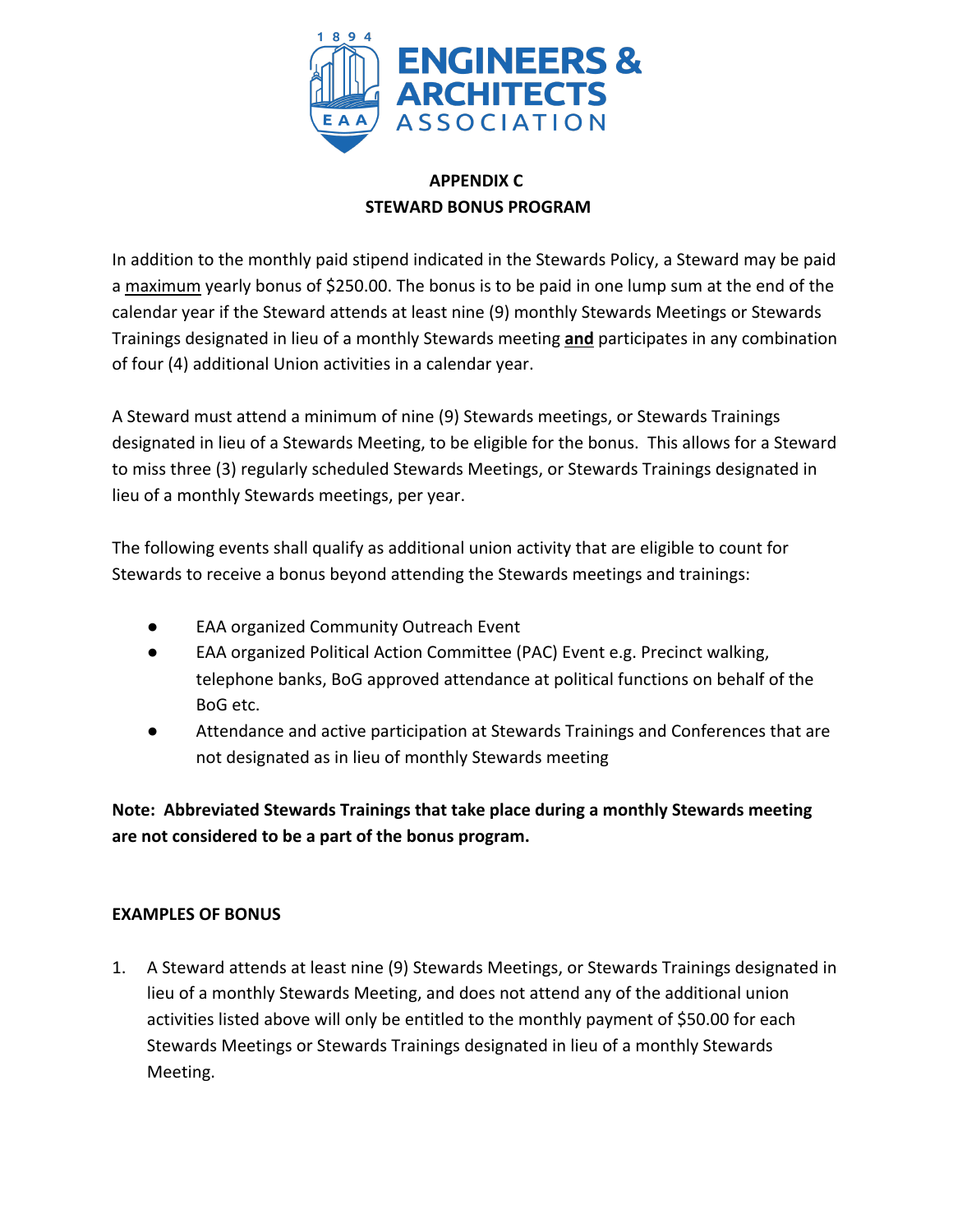

## **APPENDIX C STEWARD BONUS PROGRAM (CONTINUED)**

- 2. A Steward attends at least nine (9) Stewards Meetings, or Stewards Trainings designated in lieu of a monthly Stewards Meeting, and attends additional union activities listed above will be entitled to the monthly payment of \$50.00 for each Stewards Meetings or Stewards Trainings designated in lieu of a monthly Stewards Meeting and a bonus as outlined below:
	- Attendance at four (4) additional Union activities  $= $250.00$  bonus
		-
	- Attendance at three (3) additional Union activities  $= $200.00$  bonus
	- Attendance at two (2) additional Union activities  $= $150.00$  bonus
	- Attendance at one (1) additional Union activities  $= $100.00$  bonus
- 
- 
-